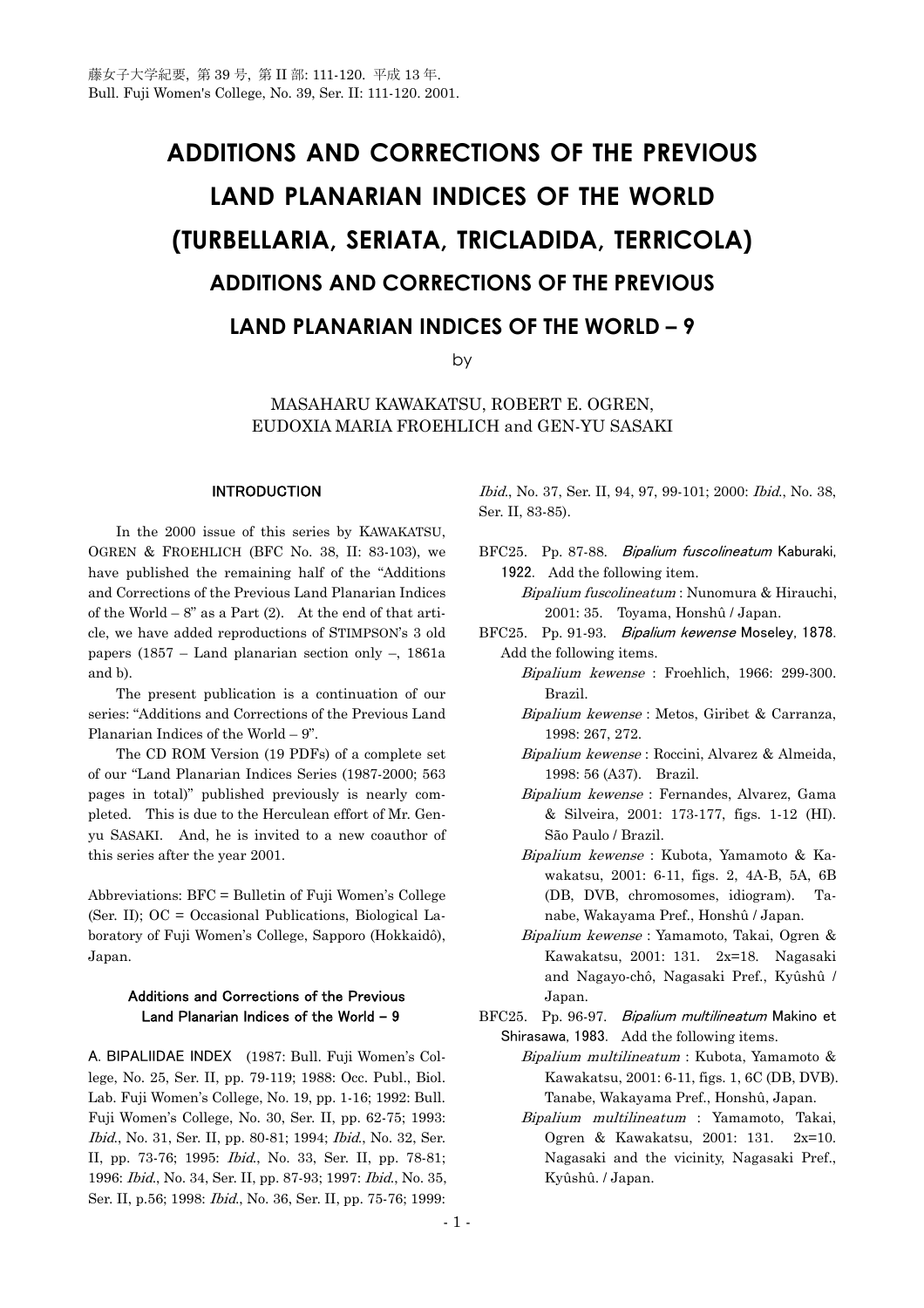BFC25. P. 97. Bipalium nobile Kawakatsu et Makino, 1982. Add the following items.

> Bipalium nobile : Makino, 2000: 68-69, photos 1- 2 (DB), figs. 1-2 (distribution map, regeneration experiment). Tamano, Okayama Pref., Honshû / Japan.

> Bipalium nobile : Kubota, Yamamoto & Kawakatsu, 2001: 9-10, fig. 6A (DVB). Tanabe, Wakayama Pref., Honshû / Japan.

> Bipalium nobile : Yamamoto, Takai, Ogren & Kawakatsu, 2001: 131. 2x=10. Nagasaki, Nagasaki Pref., Kyûshû / Japan.

BFC25. P. 111. Insert a new genus and species list before the References. Notice the Genus Novibipalium Kawakatsu, Ogren et Froehlich, 1998. BFC37, p. 94. See also BFC38, p. 85.

> Genus Humbertium Ogren et Sluys, 2001. Humbertium n. g. Ogren & Sluys, 2001: 201. Type species: Perocephalus ravenale von

 Graff, 1899. Literature: Ogren & Sluys, 2001: 201. See also Ogren & Sluys, 1998.

Humbertium ceres (Moseley, 1875).

Humbertium ceres comb. nov. Ogren & Sluys, 2001: 201-204. Sri Lanka.

Humbertium core (de Beauchamp, 1930). Humbertium core comb. nov. Ogren & Sluys, 2001: 201-204. India.

Humbertium depressum (Ritter-Záhony, 1905).

 Humbertium depressum comb. nov. Ogren & Sluys, 2001: 201-204. India; Sri Lanka.

Humbertium diana (Humbert, 1862).

 Humbertium diana comb. nov. Ogren & Sluys, 2001: 201-204. Sri Lanka.

Humbertium dodabettae (de Bauchamp, 1939). Humbertium dodabettae comb. nov. Ogren &

Sluys, 2001: 201-204, fig. 3 (FCA). India.

Humbertium ferrugineoideum (Sabussowa, 1925).

 Humbertium ferrugineoideum comb. nov. Ogren & Sluys, 2001: 201-204. Madagascar?

Humbertium ferrugineum (von Graff, 1899).

 Humbertium ferrugineum comb. nov. Ogren & Sluys, 2001: 201-204. Madagascar.

Humbertium girardi (von Graff, 1899).

Humbertium girardi comb. nov. Ogren & Sluys, 2001: 201-204. Madagascar.

Humbertium kelleri (von Graff, 1899).

 Humbertium kelleri comb. nov. Ogren & Sluys, 2001: 201-204. Madagascar. Humbertium longicanale (Sabussowa, 1925).

 Humbertium longicanale comb. nov. Ogren & Sluys, 2001: 201-204. Fig. 1 (FCA). China.

Humbertium negritorum palnisium (de Beauchamp, 1930).

> Humbertium negritorum palnisium comb. nov. Ogren & Sluys, 2001: 201-204. India.

 Note. Bipalium negritorum von Graff, 1899, from The Philippines was described based upon non-sexual specimens. Cf. Ogren & Kawakatsu (1925: BFC25, p. 97).

Humbertium penangense (Kawakatsu, 1986).

Humbertium penangense comb. nov. Ogren & Sluys, 2001: 201-204. W. Malaysia.

Humbertium penrissenense (de Beauchamp, 1925).

 Humbertium penrissenense comb. nov. Ogren & Sluys, 2001: 201-204. Sarawak in Borneo / E. Malaysia.

 Note. Cf. Ogren, Kawakatsu & Froehlich (1999: BFC37, pp. 93-94).

Humbertium phoebe (Humbert, 1862).

 Humbertium phoebe comb. nov. Ogren & Sluys, 2001: 201-204. Sri Lanka.

Humbertium proserpina (Humbert, 1862).

 Humbertium proserpina comb. nov. Ogren & Sluys, 2001: 201-204. Sri Lanka.

Humbertium pseudophallicum (de Beauchamp, 1925).

 Humbertium pseudophallicum comb. nov. Ogren & Sluys, 2001: 201-204. Sarawak in Borneo / E. Malaysia.

Humbertium ravenalae (von Graff, 1899).

 Humbertium ravenalae comb. nov. Ogren & Sluys, 2001: 201-204. Madagascar.

Humbertium sikorai (von Graff, 1899).

Humbertium sikorai comb. nov. Ogren & Sluys, 2001: 201-204. Madagascar.

Humbertium umbrinum (Geba, 1909).

- Humbertium umbrinum comb. nov. Ogren & Sluys, 2001: 201-204, fig. 2 (FCA). Madagascar.
- Humbertium univittatum subboreale (Sabussowa, 1925). Humbertium univittatum subboreale comb. nov. Ogren & Sluys, 2001: 201-204. China.
	- Note. Bipalium univittatum Grube, 1866, from Madras in India was described based upon non-sexual specimens. Later, the genital anatomy of this species was reported by von Graff (1899, p. 216, fig. 63, FCA; loc. Madras) and de Beauchamp (1930, p. 682, fig. 3, FCA; loc. Nilgiris and Anaimalais, Palnis in India).

Humbertium voigti (von Graff, 1899).

 Humbertium voigti comb. nov. Ogren & Sluys, 2001: 201-204. Madagascar.

Humbertium woodworthi (von Graff, 1899).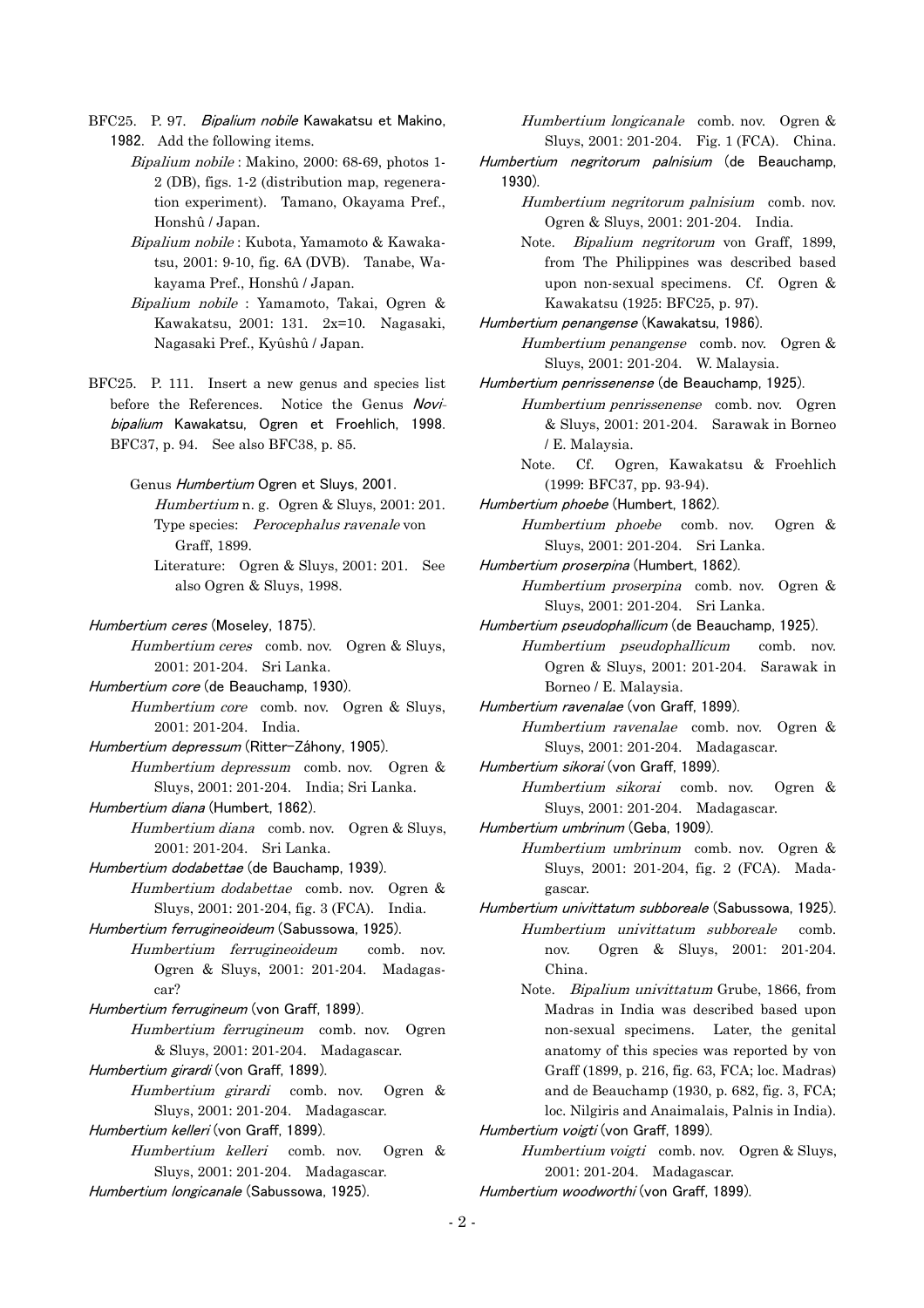Humbertium woodworthi comb. nov. Ogren & Sluys, 2001: 201-204, fig. 4 (FCA). Madagascar.

UNDESCRIBED BIPALIID SPECIES (1987: BFC25, pp. 107-109; 1992: BFC30, pp. 73-75; 1993: BFC31, p. 81; 1994: BFC32, pp. 75-76; 1995: BFC33, pp. 80-81; 1996: BFC34, pp. 88-89; 1997: BFC35, p. 56; BFC37, p. 97; 2000: BFC38, pp. 84-85).

- Bipalium sp. used in Mizuno & Takeda's experiments, 1988.
	- Bipalium sp. : Mizuno & Takeda, 1988a: 733-734, 737, table 1. Chiba Pref., Honshû / Japan.
	- Bipalium sp. : Mizuno & Takeda, 1988b: 739-740, 745, table 1.
- Bipalium spp. used in Shirasawa & Yoshihama's experiments, 2000.
	- Bipalium sp. : Shirasawa & Yoshihama, 2000a: 54. Tôkyô? / Japan.
	- Bipalium sp. : Shirasawa & Yoshihama, 2000b: 38.
	- Bipalium sp. : Shirasawa & Yoshihama, 2001: 39-49, figs. 1-2 (DB and cut-levels of animals)(pls. 1-5: histological photos). Tôkyô and the vicinity / Japan.
- Bipalium sp. Kumamoto-1. Yamamoto, 2000.
	- Bipalium sp. Kumamoto-1: Yamamoto, 2000: 39- 41, figs. 1-4 (map, DB, VB, chromosomes, idiogram: 2x=10). Kashima-chô, Kumamoto Pref., Kyûshû / Japan.
- BFC38. P. 84. Bipalium sp. Nagasaki-1. Kawakatsu, Yamamoto, Ogren & Takai, 2000. Add the following items.
	- Bipalium sp. Nagasaki-1: Yamamoto, 2000: 41, figs. 5-6 (DB, VB). Isahaya, Nagasaki Pref., Kyûshû / Japan.
	- Bipalium sp. Nagasaki-1: Yamamoto, Takai, Ogren & Kawakatsu, 2001: 131. 2x=10. Isahaya, Nagasaki Pref., Kyûshû / Japan.
- BFC38. Pp. 84-85. Bipalium sp. Nagasaki-2. Kawakatsu, Yamamoto, Ogren & Takai, 2000. Add the following item.
	- Bipalium sp. Nagasaki-2: Yamamoto, Takai, Ogren & Kawakatsu, 2001: 131. 2x=10. Shimabara, Nagasaki Pref., Kyûshû / Japan.
- BFC38. P. 85. Bipalium sp. Nagasaki-3. Kawakatsu, Yamamoto, Ogren & Takai, 2000. Add the following item.
	- Bipalium sp. Nagasaki-3: Yamamoto, Takai, Ogren & Kawakatsu, 2001: 131, 2x=10. Shimabara, Nagasaki Pref., Kyûshû / Japan.
- BFC38. P. 85. Bipalium sp. Nagasaki-4. Kawakatsu, Yamamoto, Ogren & Takai, 2000. Add the fol-

lowing item.

- Bipalium sp. Nagasaki-4: Yamamoto, Takai, Ogren & Kawakatsu, 2001: 131. 2x=10. Nagasaki, Nagasaki Pref., Kyûshû / Japan.
- BFC38. P. 85. Bipalium sp. Nagasaki-5. Kawakatsu, Yamamoto, Ogren & Takai, 2000. Add the following items.
	- Bipalium sp. Nagasaki-5?: Kubota, Yamamoto & Kawakatsu, 2001: 6-11, figs. 3, 4C-D, 5A (DB, chromosomes, idiogram). 2x=12. Tanabe, Wakayama Pref., Honshû / Japan.
	- Bipalium sp. Nagasaki-5: Yamamoto, Takai, Ogren & Kawakatsu, 2001: 131. 2x=12. Shimabara and Takaki-chô, Nagasaki Pref., Kyûshû / Japan.

B. RHYNCHODEMIDAE INDEX, PART I: RHYNCHO-DEMINAE (1988: Bull Fuji Women's College, No. 26, Ser. II. 39-91; 1992: Ibid., No. 30, Ser II, pp. 75-78; 1993: Ibid., No. 31, Ser. II, p. 81; 1994: Ibid., No. 32, Ser. II, p. 76; 1995: Ibid., No. 33, Ser. II, p. 81; 1996: Ibid., No. 34, Ser. II, p. 89; 1997: Ibid., No. 35, Ser. II, pp. 56-57; 1998: Ibid., No. 36, Ser. II, 76; 1999: Ibid., No. 37, Ser. II, 101-103; 2000: Ibid., No. 38, Ser. II, 85-86).

- BFC26. Pp. 54-66. Dolichoplana carvalhoi Corrêa, 1947. Add the following items.
	- Dolichoplana carvalhoi : Froehlich, 1966: 299- 300. Brazil.
	- Dolichoplana carvalhoi : Alvarez & Almeida, 1996b: 113 (A89). Chromosome nos. (2x=14). São Paulo / Brazil.
	- Dolichoplana carvalhoi : Alvarez & Almeida, 1998b: 55 (A33). Chromosome nos. (3x=21). São Paulo / Brazil.
- BFC26. Pp. 57-58. Dolichoplana striata Moseley, 1877. Add the following item.
	- Dolichoplana striata : Froehlich, 1966: 299. Brazil
- BFC26. Pp. 64-65. Platydemus manokwari de Beauchamp, 1962. Add the following items.
	- Manokwari flatworm Platydemus : Pearce-Kelly & Clarke, 1995: 13.
	- Platydemus manokwari : Alvarez & Almeida, 1996b: 113 (A89). Chromosome nos. (2x=12). São Paulo / Brazil.

UNDESCRIBED RHYNCHODEMIDAE (Rhynchodeminae) SPECIES (1998: BFC26, pp. 82-84; 1992: BFC30, p. 78; 1994: BFC32, p. 76; 1997: BFC35, p. 57; 2000: BFC38, p. 86).

Not reported during the past one year.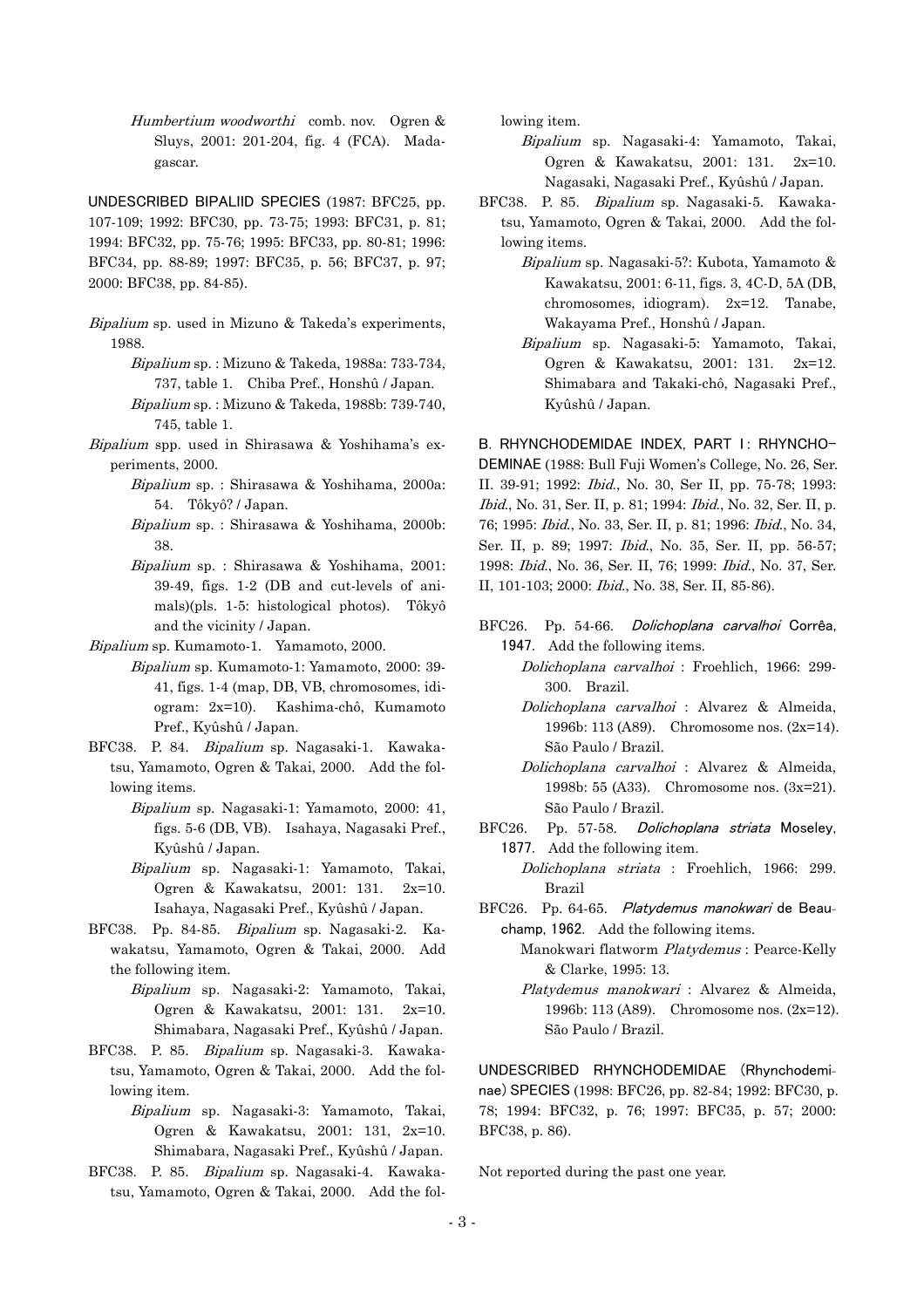C. RHYNCHODEMIDAE INDEX, PART II : MICRO-PLANINAE (1989: Bull Fuji Women's College, No. 27, Ser. II, pp. 53-111; 1992: Ibid., No. 30, Ser. II, 78-80; 1993: Ibid., No. 31, Ser. II, pp. 81-82; 1994: Ibid., No. 32, Ser. II, 76-77; 1995: Ibid., No. 33, Ser. II, p. 81; 1996: Ibid., No. 34, Ser. II, p. 89; 1997: Ibid., No. 35, Ser. II, p. 57; 1998: Ibid., No. 36. Ser. II, pp. 76-77; 2000: Ibid., No. 38, Ser. II, 86-89).

- BFC27. P. 64. Microplana giustii Minelli, 1976. Add the following item. Microplana giusti : Mateos, Giribet & Carranza, 1998: 272.
- BFC27. P. 65. Microplana henrici (Bendle, 1908). Add the following item.

 Microplana henrici : Mateos, Giribet & Carranza, 1998: 272.

BFC27. P. 66. Microplana humicola Vejdovský, 1890. Add the following item.

> Microplana humicola : Mateos, Giribet & Carranza, 1998: 272.

- BFC27. P. 67. Microplana mahnerti Minelli, 1977. Add the following items.
	- Microplana mahnerti : Alvarez & Almeida, 1996b: 113 (A89). Chromosome nos. (2x=10). Microplana mahnerti : Mateos, Giribet & Carranza, 1998: 272.
- BFC27. P. 67. Insert a new species and new species list next to Microplana montoyai. Microplana nana Mateos, Giribet et Carranza, 1998.
	- Microplana nana sp. nov. : Mateos, Giribet & Carranza, 1998: 267-275, figs. 1-14 (a map showing the localities, FCA, HI, PCA, agarose gel electrophoresis). Spanish Pyrenees, Iberian Peninsula / Spain.
	- Note. This paper can be seen in a web article. [http://www.uva.nl/ctz/vol67/nr4/ar](http://www.uva.nl/ctz/vol67/nr4/art04/6704a04.html) [t04/6704a04.html](http://www.uva.nl/ctz/vol67/nr4/art04/6704a04.html). Cf. Kawakatsu, Ogren & Froehlich, 2000 (BFC38, p. 89, Commentary). Delete Commentary (from the bottom-left to top-right, 13 lines). It was a misunderstanding of the authors of the Index.
- BFC27. P. 68. Microplana perereca Marcus et du Bois-Reymond Marcus, 1959. Add the following item.

 Microplana perereca : Mateos, Giribet & Carranza, 1998: 267, 272.

BFC27. P. 69. Microplana pyrenaica (von Graff, 1893). Add the following item.

> Microplana pyrenaica : Mateos, Giribet & Carranza, 1998: 267, 272.

BFC27. Pp. 70-71. Microplana scharffi (von Graff,

1896). Add the following item.

 Microplana scharffi : Mateos, Giribet & Carranza, 1998: 272.

BFC27. Pp. 71-72. Microplana styriaca (Freisling, 1935). Add the following item.

 Microplana styriacus : Mateos, Giribet & Carranza, 1998: 272. Spelling error.

- BFC27. Pp. 72-77. Microplana terrestris (Müller, 1774). Add the following items.
	- Microplana terrestris : Alvarez & Almeida, 1996a: 113 (A88).
	- Microplana terrestris : Alvarez & Almeida, 1998: 55 (A32).
	- Microplana terrestris : Garcia, Alvarez & Almeida, 1998: 56 (A35).
	- Microplana terrestris : Mateos, Giribet & Carranza, 1988: 267-268, 272-275, figs. 1, 9-14 (a map showing the locality, HI, PCA, agarose gel electrophoresis). Spain.

UNDESCRIBED RHYNCHODEMIDAE (Microplaninae) SPECIES (1988: BFC26, pp. 82-84; 1997: BFC35, p. 57; 2000: BFC38, p. 89).

Rhynchodemid-Microplaninae spp. of NW Caucasus. Bakhmadze & Kiiashko, 2000.

 Rhynchodemid-Microplaninae spp. : Bakhmadze & Kiiashko, 2000: 33-36, figs 1-3 (DB, DVH). NW Caucasus / Russia.

 Note. An English abstract of this Russian paper was added in their reprint.

D. GEOPLANIDAE INDEX, PART I: GEOPLANINAE (1990: Bull. Fuji Women's College, No. 28, Ser. II, pp. 79-166; 1992: Ibid., No. 30, Ser. II, pp. 80-89; 1993: Ibid., No. 31, Ser. II, p. 82; 1994: Ibid., No. 32, Ser. II, p. 77; 1995: Ibid., No. 33, Ser. II, pp. 81-82; 1998: Ibid., No. 36, Ser. II, 77-78; 2000: Ibid., No. 38, Ser. II, 89-91).

BFC28. Pp. 97-98. Geobia subterranea (Schultze et Müller, 1857). Add the following item.

 Geobia subterranea : Froehlich, 1966: 300. Brazil.

- BFC28. P. 115. Geoplana (Geoplana) beckeri Froehlich, 1959. Add the following item.
	- Geoplana beckeri : Leal-Zanchet & Carbayo, 2001: 443.
- BFC28. P. 116. Geoplana (Geoplana) burmeisteri Schultze et Müller, 1857. Add the following items. Geoplana burmeisteri : Froehlich, 1966: 299. Brazil.
	- Geoplana burmeisteri : Alvarez, Almeida & E. M. Froehlich, 1995: 434 (C51). Chromosome nos. (2x=14). Brazil.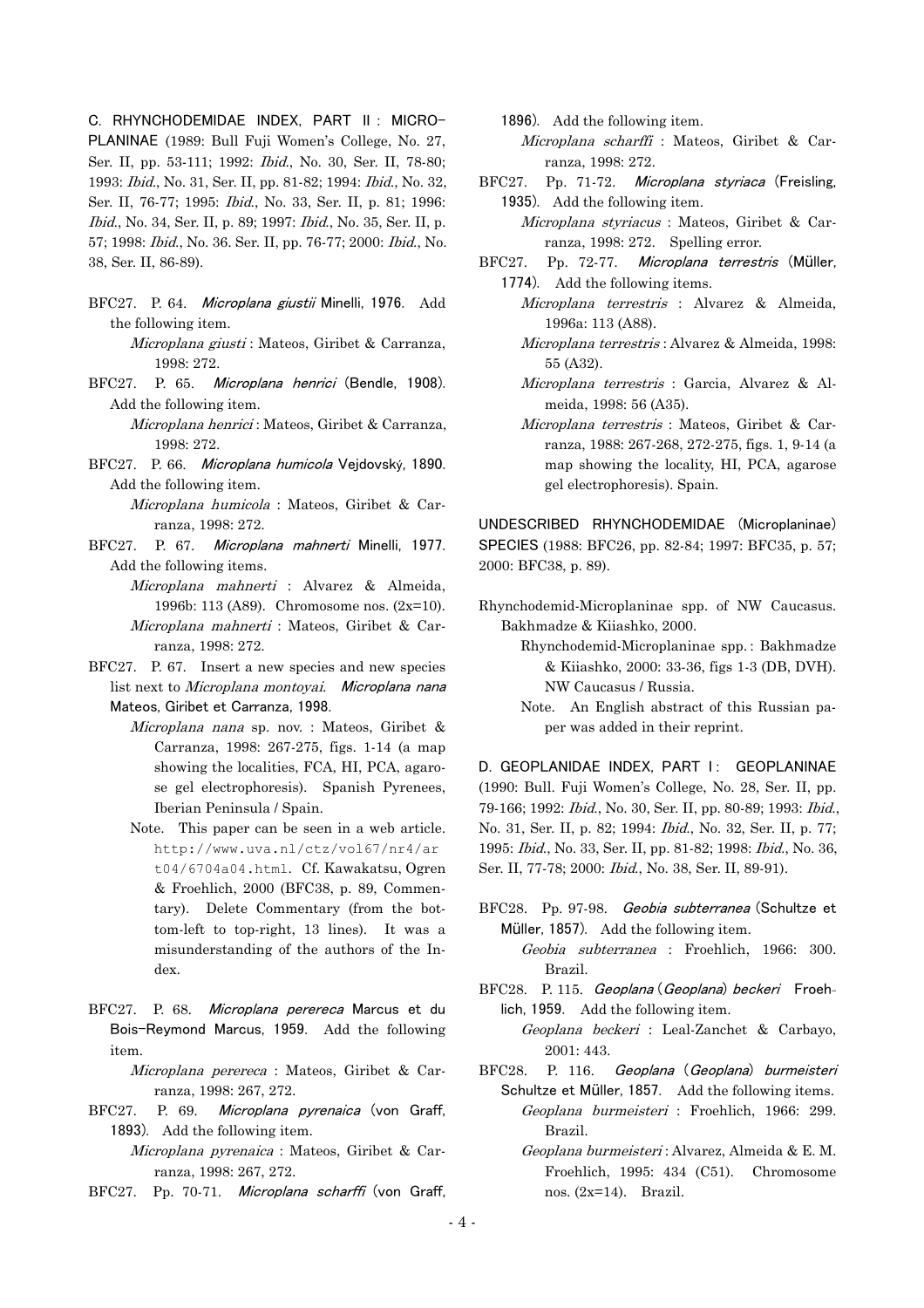Geoplana burmeisteri : Alvarez & Almeida, 1996a: 113 (A88). Chromosome nos. (2x=14).

- Geoplana burmeisteri : Alvarez & Almeida, 1998a: 55 (A32). Chromosome nos. (2x=14).
- Geoplana burmeisteri : Alvarez & Almeida, 1998c: 55 (A34). Chromosome nos. (2x=14).
- Geoplana burmeisteri : Garcia, Alvarez & Almeida, 1998a: 56 (A35). Brazil.
- Geoplana burmeisteri : Alvarez & Almeida, 2000: 3-4 (CA008). Chromosome nos. (2x=14). Brazil.
- BFC28. Pp. 116-117. Geoplana (Geoplana) caapora Froehlich, 1958. Add the following item.
	- Geoplana caapora : Leal-Zanchet & Carbayo, 2001: 443. Brazil.
- BFC28. P. 117. Geoplana (Geoplana) carinata Riester, 1938. Add the following item.
	- Geoplana carinata : Alvarez & Almeida, 1998b: 55 (A34). Brazil.
- BFC28. P. 117. Geoplana (Geoplana) carubata Riester 1837. Add the following item.
	- Geoplana carinata : Alvarez & Almeida, 1998b: 55 (A34). Brazil.
- BFC28. P. 117. Geoplana (Geoplana) carrierei von Graff, 1897. Add the following item.

 Geoplana carrièrei : Leal-Zanchet & Carbayo, 2001: 443. Brazil.

BFC28. P. 118. Geoplana (Geoplana) chiuna E. M. Froehlich, 1955. Add the following item.

 Geoplana chiuna : Leal-Zanchet & Carbayo, 2001: 443. Brazil.

- BFC28. Pp. 118-119. Geoplana (Geoplana) crawfordi de Beauchamp, 1939. Add the following item. Geoplana crawfordi : Leal-Zanchet & Carbayo,
	- 2001: 443-444. Brazil.
- BFC28. P. 119. Geoplana (Geoplana) crioula E. M. Froehlich, 1955. Add the following item.
	- Geoplana crioula : Leal-Zanchet & Carbayo, 2001: 443-444. Brazil.
- BFC28. Pp. 120-121. Geoplana (Geoplana) fragai Froehlich, 1955. Add the following item. Geoplana fragai : Leal-Zanchet & Carbayo,
	- 2001: 443. Brazil.
- BFC28. P. 121. Insert a new species and new species list next to Geoplana  $(G)$  fragai. Geoplana (Geoplana) franciscana Leal-Zanchet et Carbayo, 2001.
- Geoplana franciscana sp. nov. : Leal-Zanchet & Carbayo, 2001: 433-440, 443-446, figs. 1-8 (DB, DH, FCA, PCA, HI). National Forest of São Francisco de Paula, Rio Grande do Sul / Brazil.
- BFC28. P. 121. Geoplana (Geoplana) fryi von Graff, 1899. Add the following item.

Geoplana fryi : Leal-Zanchet & Carbayo, 2001:

443. Brazil.

BFC28. P. 121. Geoplana (Geoplana) gaucha Froehlich, 1959. Add the following item.

 Geoplana gaucha : Leal-Zanchet & Carbayo, 2001: 433, 443. Brazil.

BFC28. Pp. 121-122. Geoplana (Geoplana) goettei Schirch, 1929. Add the following item.

> Geoplana goettei : Leal-Zanchet & Carbayo, 2001: 443. Brazil.

BFC28. P. 122. Geoplana (Geoplana) incognita Riester, 1938. Add the following item.

 Geoplana incognita : Leal-Zanchet & Carbayo, 2001: 443-444. Brazil.

BFC28. P. 123. Geoplana (Geoplana) ladislavii von Graff, 1899. Add the following items.

 Geoplana ladislavii : Roccini, Alvarez & Almeida, 1998: 56 (A37). Chromosome nos. (2x=14). Brazil.

- Geoplana ladislavii : Carbayo, Leal-Zanchet & Vieira, 2001: 223-224, table 1. National Forest of São Francisco de Paula, Rio Grande do Sul / Brazil.
- BFC28. Pp. 124-125. Geoplana (Geoplana) marginata Schultze et Müller, 1857. Add the following item.
	- Geoplana marginata : Almeida, Takano & E. M. Froehlich, 1995: 435 (C52). Chromosome nos. (2x=14). Brazil.
- BFC28. P. 125. Geoplana (Geoplana) marmorata Schultze et Müller, 1857. Add the following item.
	- Geoplana marmorata : Garcia, Alvarez & Almeida, 1998b: 56 (A36). Chromosome nos. (2x=28). Brazil.
- BFC28. P. 125. Insert a species and species list next to Geoplana (G.) marmorata. Geoplana (Geoplana) matuta E. M. Froehlich, 1955. Add the following items.

 Notogynaphallia matuta : Ogren & Kawakatsu, 1990. BFC28: 142.

- Geoplana matuta : Leal-Zanchet & Carbayo, 2001: 433, 443. Brazil.
- BFC28. P. 126. Geoplana (Geoplana) mirim E. M. Froehlich, 1972. Add the following item.

 Geoplana mirim : Leal-Zanchet & Carbayo, 2001: 443-444. Brazil.

- BFC28. P. 127. Geoplana (Geoplana) multicolor von Graff, 1899. Add the following items.
	- Geoplana multicolor : Froehlich, 1966: 299. Brazil.

 Geoplana multicolour : Leal-Zanchet & Carbayo, 2001: 443. Spelling error. Brazil.

BFC28. P. 129. Geoplana (Geoplana) pavani Marcus, 1951. Add the following item.

Geoplana pavani ?: Carbayo, Leal-Zanchet & Vieira, 2001: 223-224, table 1. National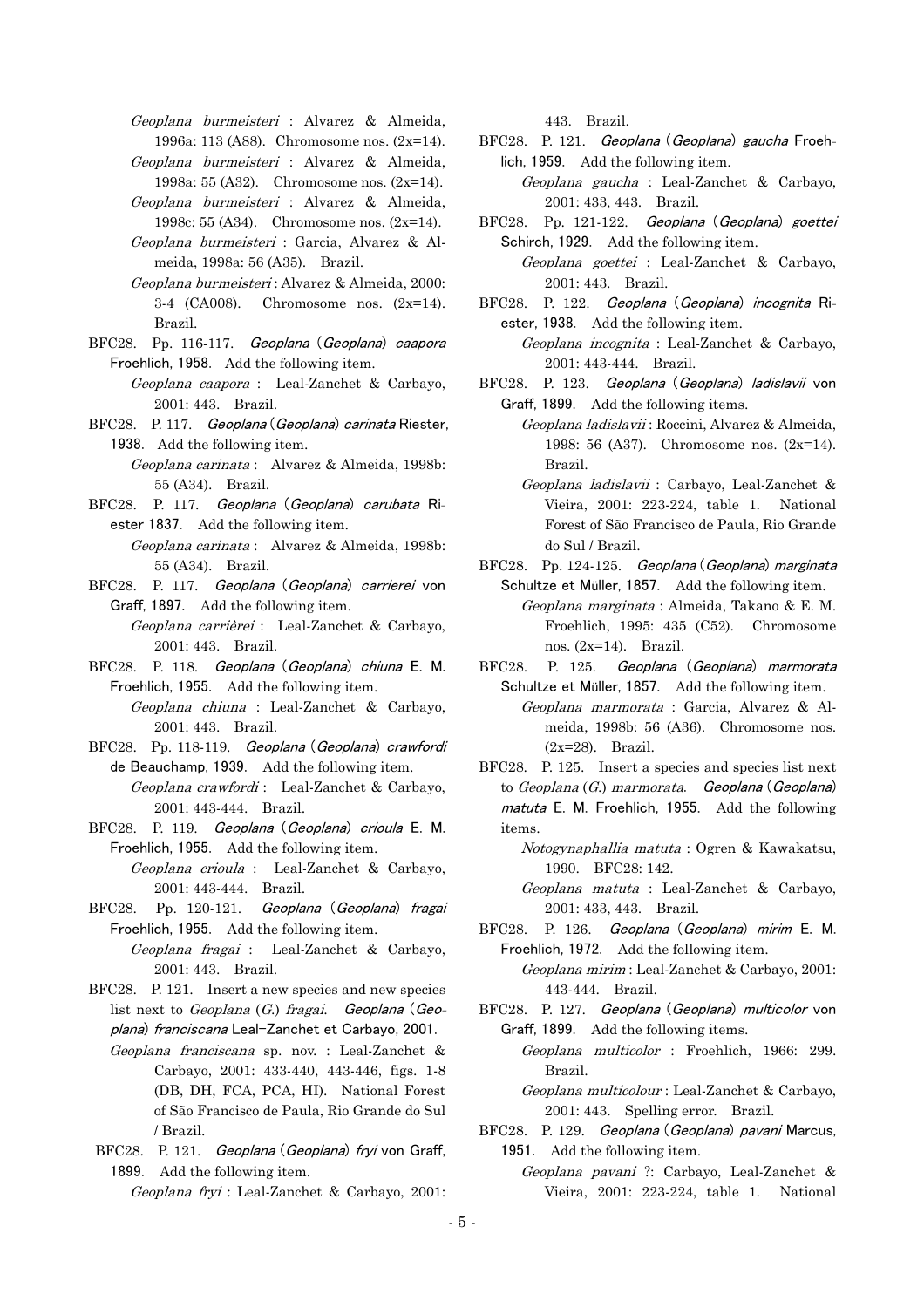Forest of São Francisco de Paula, Rio Grande do Sul / Brazil.

- BFC28. P. 129. Geoplana (Geoplana) placilla E. M. Froehlich, 1978. Add the following item.
	- Geoplana placilla : Leal-Zanchet & Carbayo, 2001: 443-444.
- BFC28. P. 130. Geoplana (Geoplana) preta Riester, 1938. Add the following item.

 Geoplana preta : Leal-Zanchet & Carbayo, 2001: 443-444.

- BFC28. P. 130. Geoplana (Geoplana) quagga Marcus, 1951. Add the following items.
	- Geoplana quagga : Alvarez, Almeida & E. M. Froehlich, 1995b: 434 (C51). Chromosome nos. (2x=28). Brazil.
	- Geoplana quagga : Alvarez & Almeida, 1996a: 113 (A88). Chromosome nos. (2x=28). Brazil.
	- Geoplana quagga : Alvarez & Almeida, 1998a: 55 (A32). Chromosome nos. (2x=28). São Paulo / Brazil.
	- Geoplana quagga : Garcia, Alvarez & Almeida, 1998a: 56 (A35). São Paulo / Brazil.
- BFC28. P. 132. Geoplana (Geoplana) saima du Bois-Reymond Marcus, 1951. Add the following item.

 Geoplana saima : Leal-Zanchet & Carbayo, 2001: 443-444.

- BFC28. P. 132. Geoplana (Geoplana) suva E. M. Froehlich, 1959. Add the following item. Geoplana suva : Leal-Zanchet & Carbayo, 2001: 443-444. Brazil.
- BFC28. P. 130. Geoplana (Geoplana) tapira C. G. Froehlich, 1958. Add the following item.
	- Geoplana tapira : Leal-Zanchet & Carbayo, 2001: 443. Brazil.
- BFC28. P. 133. Insert next to Geoplana  $(G. )$  tapira. Geoplana (Geoplana) tuxaua E. M. Froehlich, 1955. Add the following items.
	- Notogynaphallia tuxaua : Ogren & Kawakatsu, 1990. BFC28: 145.
	- Geoplana tuxaua : Leal-Zanchet & Carbayo, 2001: 433, 443-444. Brazil.
- BFC28. P. 134. Geoplana (Geoplana) vaginuloides (Darwin, 1844). Add the following item.
	- Geoplana vaginuloides : Leal-Zanchet & Carbayo, 2001: 443. Brazil.
- BFC28. P. 138. Issoca rezendei (Schirch, 1929). Add the following item.
	- Issoca rezendei : Almeida, Takano & E. M. Froehlich, 1995a: 435 (C52). Chromosome nos. (2x=14). Brazil.
- BFC28. Pp. 139-140. Notogynaphallia abundans (von Graff, 1889). Add the following items.
- Notogynaphallia abundans : Rocini, Alvarez & Almeida, 2000: 3 (CA006).
- Notogynaphallia abundans : Leal-Zanchet & E. M. Froehlich, 2001: 225. National Forest of São Francisco de Paula, Salvador do Sul, Novo Hamburgo and São Leopoldo, Rio Grande do Sul / Brazil.
- Note. The species has a yellowish dorsal coloration with 7 dark, longitudinal stripes. Cf. Kawakatsu, Ogren & Froehlich (2000). BFC38, p. 90. Brazil.
- BFC28. P. 141. Notogynaphallia caissara (E. M. Froehlich, 1955). Add the following items.
	- Notogynaphallia caissara : Rocini, Alvarez & Almeida, 2000: 3 (CA006). Brazil.

 Geoplana caissara : Leal-Zanchet & E. M. Froehlich, 2001: 225.

- BFC28. P. 142. Notogynaphallia goetschi (Riester, 1938). Add the following items.
	- Notogynaphallia goetschi : Leal-Zanchet & Carbayo (2001): 433, 444. Brazil.
- BFC28. P. 142. Insert a new species and new species list next to Notogynaphallia goetschi. Notogynaphallia guaiana Leal-Zanchet et Carbayo, 2001. Add the following item.
	- Notogynaphallia guaiana sp. nov.: Leal-Zanchet & Carbayo, 2001: 433, 439-446, figs. 9-14 (DB, DH, FCA, PCA, HI). National Forest of São Francisco de Paula, Rio Grande do Sul / Brazil.
- BFC30. Pp. 86-87. Notogynaphallia marginata (von Graff, 1899). Add the following items.
	- Notogynaphallia marginata [sensu] Graff, 1899: Carbayo, Leal-Zanchet & Vieira, 2001: 223- 224. National Forest of São Francisco de Paula, Rio Grande do Sul / Brazil.
	- Notogynaphallia marginata sensu Graff: Leal-Zanchet & E. M. Froehlich, 2001: 225.
	- Note. nec "Notogynaphallia marginata" [sensu] Marcus, 1951, in Carbayo, Leal-Zanchet & Vieira,  $2001: 223-224$ ; nec N. marginata sensu Marcus, in Leal-Zanchet & E. M. Froehlich, 2001: 225-226. The species separated from N. marginata (von graff, 1899) will be renamed by Leal-Zanchet & E. M. Froehlich. Cf. Kawakatsu, Ogren & Froehlich (2000). BFC38: 90-91.
- BFC28. P. 147. Pasipha pasipha (Marcus, 1951). Add the following items.
	- Pasipha pasipha : Garcia, Alvarez & Almeida, 1998a: 56 (A35). Chromosome nos. (2x=14, 2x=28). São Paulo / Brazil.
	- Note. For Pasipha pashipha, they wrote: "Essa análise revelou tratar-se de indivíduos mixo-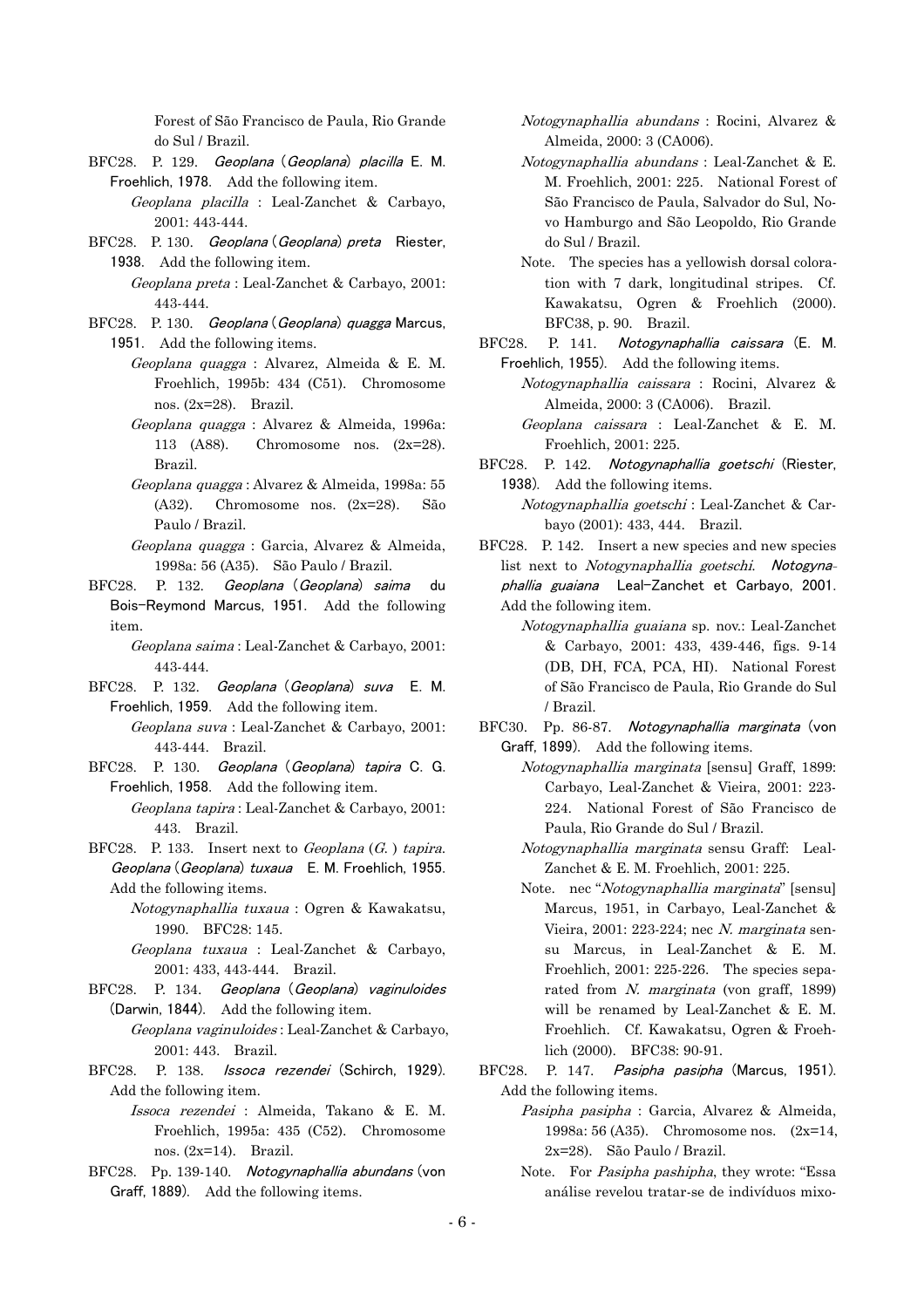plóides, constituídos por células diplóides (2n=2x=14 chromossomos) e células tetraplóides (2n=2x=28 chromossomos).

- Probably, the next indication seems to be good. [2x=14 & 4x=28].
- Pasipha pasipha : Fernandes, Alvarez, Gama & Silveira, 2001: 177. Brazil.
- BFC28. P. 149. Pasipha tapetilla (Marcus, 1951). Add the following item.

 Geoplana tapetilla : Froehlich, 1966: 299. Brazil.

UNDESCRIBED GEOPLANIDAE (Geoplaninae) SPE-CIES (1990: BFC28, pp. 162-165; 1994: BFC32, p. 77; 2000: BFC38, p. 91)

- Geoplana sp. of Brazil. Almeida, Takano & E. M. Froehlich, 1995.
	- Geoplana sp.: Almeida, Takano & E. M. Froehlich, 1995: 435 (C52). Brazil.
- BFC38. P. 91. Undescribed Geoplanidae (Geoplaninae) Species. Notogynaphallia marginata sensu von Graff, 1899, of RS Brazil. Leal-Zanchet & Carbayo, 2000. Add the following item.
	- Notogynaphallia marginata [sensu] Graff, 1899: Carbayo, Leal-Zanchet & Vieira, 2001: 223- 224. National Forest of São Francisco de Paula, Rio Grande do Sul / Brazil.
- BFC38. P. 91. Notogynaphallia marginata sensu Marcus, 1951, of RS Brazil. Leal-Zanchet & Carbayo, 2000. Add the following items.
	- $Notogynaphallia$  marginata [in Marcus, 1951 = Notogynaphallia sp.]: Rocini, Alvarez & Almeida, 2000: 3 (CA006). Brazil.
	- Notogynaphallia marginata [sensu] Marcus, 1951: Carbayo, Leal-Zanchet & Vieira, 2001: 223-224. National Forest of São Francisco de Paula, Rio Grande do Sul / Brazil.
	- Note. nec Notogynaphallia marginata (von Graff, 1899). Cf. Ogren, Kawakatsu & Froehlich (2000). BFC38: 91.
- Geoplanidae spp. of the National Forest of São Francisco de Paula, RS Brazil. Carbayo, Leal-Zanchet &
	- Vieira, 2001.
		- Note. These authors reported the occurrence of the following 23 non-identified species (Geoplanidae, Geoplaninae) from RS Brazil. They are: *Choeradoplana* sp. 1; 2) Geoplana spp. 1-8; 3) Notogynaphallia spp. 1-4; 4) Pasipha spp. 1-2; Xerapoa sp. 1; 6) Geoplanidae spp. 1-6; 7) Not identified [species], 1sp.
			- Leal-Zanchet & E. M. Froehlich (2001, p. 225) also mentioned about Notogynaphallia spp. 1-3 from the same area. A more de-

tailed specific citation will be given in our future Index. Cf. Kawakatsu, Ogren & Froehlich (2000). BFC28: 91.

E. GEOPLANIDAE INDEX, PART II: CAENOPLANINAE AND PELMATOPLANINAE (1991: Bull. Fuji Women's College, No. 29, Ser. II, pp. 25-102; 1992: Ibid., No. 30, Ser. II, pp. 89; 1993: Ibid., No. 31, Ser. II, pp. 82-83; 1994: Ibid., No. 32, Ser. II, pp. 77-82; 1995: Ibid., No. 33, Ser. II, pp. 81-82; 1996: Ibid., No. 34, Ser. II, p. 90; 1997: Ibid., No. 35, Ser. II, pp. 58-59; 1999: Ibid., No. 37, Ser. II, pp. 94-97; 2000: Ibid, No. 38, Ser. II, pp. 91-94).

- BFC29. P. 41. (Under Artioposthia.) BFC37. Pp. 94-96. Arthurdendius triangulatus (Dendy, 1895). Add the following items.
	- Arthurdendius triangulatus : Santro & Jones, 2001: 314.
	- Arthurdendius triangulatus : Winsor, 2001: 9. Macquarie Island (a volcanic island located at approximately 1370 km SE of Tasmania: 54º35' S, 158º50' E) / Australia.
- BFC31. Pp. 73-74. Australoplana sanguinea alba (Dendy, 1891). See BFC29, pp. 54-55. Australopacifica sanguinea (Moseley, 1877); BFC29, pp. 61-62. Caenoplana alba (Dendy, 1891); BFC36, p.
	- 78. Add the following items.
		- Australoplana sanguinea alba : Jones, Green, Harrison & Palin, 2001: 217-220, figs. 1-6 (ecological graphs). Southport, England / U. K.
	- Australoplana sanguinea alba: Santoro & Jones, 2001: 313-327, figs. 1-3 (ecological graphs). Shirdley Hill, near Southport, Lancashire / U. K.
- BFC29. Pp. 79-80. Kontikia bulbosa Sluys, 1983. Add the following item.
	- Kontikia bulbosa : Almeida, Takano & E. M. Froehlich, 1995: 435 (C52).
- BFC29. P. 81. Kontikia kenneli (von Graff, 1899). Add the following item.

Kontikia kenneli : Froehlich, 1966: 299.

BFC29. P. 83. Kontikia orana Froehlich, 1955. Add the following item. Kontikia orana : Froehlich, 1966: 299. Brazil.

UNDESCRIBED GEOPLANIDAE (Caenoplaninae) SPE-CIES (1991: BFC29, pp. 95-96; 1994: BFC32, p. 82; 1997: BFC35, p. 59; 1998: BFC36, p. 78; 2000: BFC38, pp. 94-95.)

Arthurdendius sp. of Macquarie Island. Winsor, 2001. New species of Arthurdendius: Winsor, 2001: 9. Macquarie Island / Australia.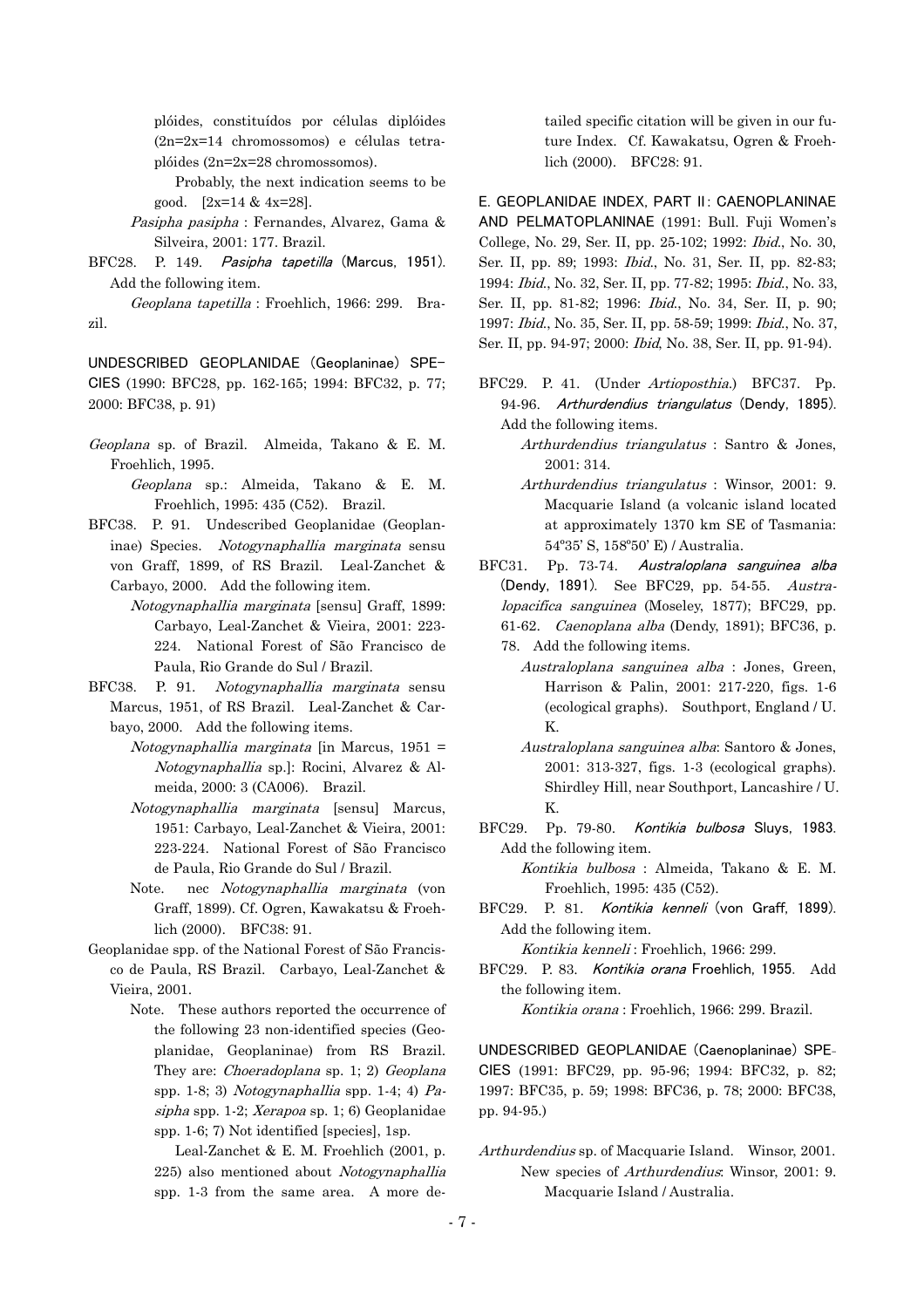Undescribed species from the South Island of New Zealand: Winsor, 2001: 9. New Zealand.

Parakontikia sp. of Brazil. Almeida, Takano & E. M. Froehlich, 1995.

> Parakontikia sp.: Almeida, Takano & E. M Froehlich, 1995: 435 (C52). Brazil.

## **REFERENCES**

ALMEIDA, E. J. C., TAKANO, A, S. & FROEHLICH, E. M., 1995. Análise do cariótipo de duas espécies da família Geoplanidae (Platyhelminthes, Tricladida, Terricola). Revista Brasileira Genética, 18 (3)-Suppl. (41º Congres. Nacion. De Genét., 6 a 9 Setem. de 1995): 435.

ALVAREZ, L. & ALMEIDA, E. J. C. DE, 1996a. Análise cariotípica com indicação de mixoploidia em duas espécies de planárias terrestres: Geoplana burmeisteri e Geoplana quagga. Rev. Brasil. Gen., 19 (3)- Suppl. (42º Congres Nacion. de Genét., 4 a 7 Setem. de 1996): 113. 1996b. Descrição do cariótipo e dos padrões de bandas C na planária terrestre Dolichoplana carvalhoi (Platyhelminthes, Tricladida). Ibid., 19 (3)- Suppl.: 113. 1998a. Detecção de mixoploidia em dois espécimes recémeclodidos de Geoplana burmeisteri (Platyhelminthes, Tricladida, Terricola). Ibid., 21 (3)- Suppl.: (44º Congres Nacion. de Genét., 9 a 12 de Setem. de 1998): 55. 1998b. Ocorrência de triploidia em exemplares da planária terrestre Dolichoplana carvalhoi (Tricladida, Terricola). *Ibid.*, 21 (3)-Suppl.: 55. 1998c. Análise citogenética comparativa entre duas espécies de planárias terrestres pertencentes ao gênero Geoplana. Ibid., 21 (3)-Suppl.: 55. 2000. Estudo das regiões organizadoras de nucléolos e do padrão de bandas G na planária terrestre Geoplana burmeisteri (Tricladida, Terricola). Ibid., 23 (3)-Suppl. (46º Congres Nacion. de Génet., 19 a 23 e Septem. de 2000): 3-4.

ALVAREZ, L., ALMEIDA, E. J. C. & FROEHLICH, E. M., 1995. Análise citogénetica com indicação de poliploidia em duas espécies de planárias terrestres (Platyhelminthes, Tricladida). Rev. Brasil. Gen., 18 (3)-Suppl. (41º Congres. Nacion. de Genét., 6 a 9 Setem. de 1995): 434.

BAKHMADZE, G. B. & KIIASHKO, P. V. (= BAK-HTADZE, G. B. & KIJASHKO, P. V.), 2000. Nazemiye planariii (Terricola, Tricladida, Turbellaria) – Pervye dannye dlia fauny Rossii (Predvaritel'noe Soobshchenie). Nauchaia Mysl' Kavkaza, Biologiia Meditsina, (6 for 2000): 33-36. Authors' English Abstract attached to the reprint: Terrestrial planarians (Terricola, Tricladida, Turbellaria) – the first data for Russian fauna (Preliminary Report).

BEAUCHAMP, P. DE, 1930. Turbellariés Triclades

de l'Inde méridionale. Rev. Suisse Zool., 37 (23): 673-  $746 +$  pl. 8.

CARBAYO, F., LEAL-ZANCHET, A. M. & VIEIRA, E. M., 2001. Land planarians (Platyhelminthes, Tricladida, Terricola) as indicators of man-induced disturbance in a South Brazilian rainforest. Belg. Jour. Zool., 131 (Suppl. 1): 223-224.

FERNANDES, M. C., ALVAREZ, E. P., GAMA, P. & SILVEIRA, M., 2001. The sensory border of the land planarian Bipalium kewense (Tricladida, Terricola). Belg. Jour. Zool., 131 (Suppl. 1): 173-178.

FROEHLICH, C. G., 1996. Notas sobre a ecologia de planarias terrestres. In: RAPOPORT, E. H. (ed.), Monografias I. Progresos en biologia del suelo actas del primer coloquio Latinoamericano de biologia del suelo. Realizado en la Universidad Nacional der sur Bahia Blanca (Argentina) 13-17 Octubre 1966 (Centro de cooperación cientifica de la UNESCO para américa latina), pp. 299-301. Montevideo.

GARCIA, L. R., ALVAREZ, L. & ALMEIDA, E. J. C. DE,1998a. Estudo citogenético indicação de mixoploidia em uma espécie de planária terrestre: Pasipha pasipa. Rev. Brasil. Gen., 21 (3)-Suppl. (44º Congres. Nacion. de Genét., 9 a 12 de Setem. de 1998): 56. 1998b. Caracterização do cariótipo e do padrão de bandas C em Geoplana marmorata (Platyhelminthes, Tricladida, Terricola). Ibid., 21 (3)-Suppl.: 56.

GRAFF, L. VON, 1899. Monographie der Turbellarien. II. Tricladida Terricola (Landplanarien). Pp. iixv + 1-574; Atlas von Achtundfunfzig Tafeln zur Monographie der Turbellarien, II. Tricladida Terricolen (Landplanarien). Pls. I-LVIII. Verlag von Wilhelm Engelmann, Leipzig.

JONES, H. D., GREEN, J., HARRISON, K. & PALIN, D. W., 2001. Further monthly records (1994 to 2000) of size and abundance in a population of the "Australian" flatworm, Australoplana sanguinea alba in the U. K. Belg. Jour. Zool., 131 (Suppl. 1): 217-220.

KAWAKATSU, M., OGREN, R. E. & FREOEHLICH, E. M., 2000. Additions and corrections of the previous land planarian indices of the world (Turbellaria, Seriata, Tricladida, Terricola). Additions and corrections of the previous land planarian indices of the world-8 (2). Bull. Fuji Women's College, (38), II: 83-103.

KUBOTA, S., YAMAMOTO, K. & KAWAKATSU, M., 2001. First distributional record of three bipaliid species (Plathelminthes, Turbellaria, Tricladida) in Wakayama Prefecture, Honshû, Japan. Nanki-Seibutsu, 43 (1): 6-10. (In Japanese, with English abstract and explanation of figures.)

LEAL-ZANCHET, A. M. & CARBAYO, F. 2001. Two new species of Geoplanidae (Platyhelminthes, Tricladida, Terricola) of south Brazil. Jour. Zool., Lond., 253: 433-446.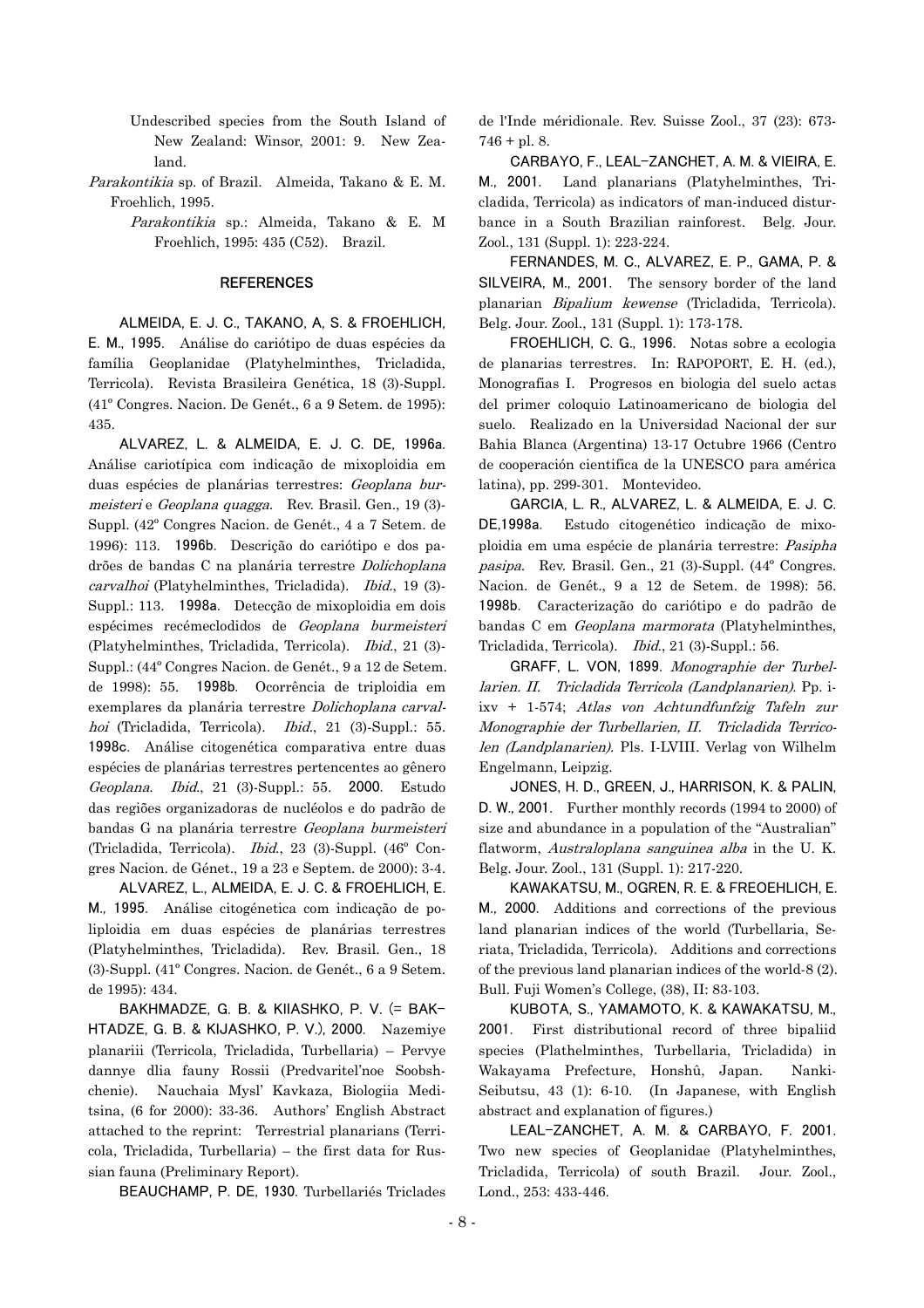LEAL-ZANCHET, A. M. & FROEHLICH, E. M. 2001. A species complex in the genus Notogynaphallia (Platyhelminthes, Tricladida, Terricola). Belg. Jour. Zool., 131 (Suppl. 1): 225-226.

MAKINO, T., 2000. Distribution and regeneration of Bipalium nobile and Stylochoplana pusilla at Tamano City, Okayama Pref., Japan (Guide: MIYAZAKI, T.). Dai 43kai Nihon Gakusei Kagakushô Zenshû, pp. 68-69. Kyôiku-Hôdôsha, Tôkyô. (In Japanese.)

MATEOS, E., GIRIBET, G. & CARRANZA, S., 1998. Terrestrial planarians (Platyhelminthes, Tricladida, Terricola) from the Iberian Peninsula: first records of the family Rhynchodemidae, with the description of a new Microplana species. Contrib. Zool., 67 (4): 267- 276. A website of this paper: [http://www.](http://www/)uba.uva. nl/ctz/vol67/nr4/art04/6704a04.html

MIZUNO, J. & TAKEDA, N., 1988a. Phylogenetic study of the oxytocin-like immunoreactive system in invertebrates. Compar. Biochem. Physiol., 91A (4): 733-738. 1988b. Phylogenetic study of the argininevasotocin / arginine-vasopressin-like immunoreactive system in invertebrates. Ibid., 91A (4): 739-747.

NUNOMURA, N. & HIRAUCHI, Y., 2001. Soil fauna among the litters at Jonan Park, Toyama City, Central Japan-1. Bull. Toyama Sci. Mus., (24): 33-36. (In Japanese.)

OGREN, R. E. & KAWAKATSU, M., 1987. Index to the species of the genus Bipalium (Turbellaria, Tricladida, Terricola). Bull. Fuji Women's College, (25), II: 79-119. 1988. Index to the species of the family Rhynchodemidae (Turbellaria, Tricladida, Terricola). Part I: Rhynchodeminae. Ibid., (26), II: 39-91. 1989. Do. Part II: Microplaninae. Ibid., (27), II: 53-111. 1990. Index to the family Geoplanidae (Turbellaria, Tricladida, Terricola). Part I: Geoplaninae. Ibid., (28), II: 79-166. 1991. Do. Part II: Caenoplaninae and Pelmatoplaninae. Ibid., (29), II: 25-102.

OGREN, R. E., KAWAKATSU, M. & FROEHLICH, E. M., 1992. Additions and corrections of the previous land planarian indices of the world (Turbellaria, Tricladida, Terricola). Bull. Fuji Women's College, (30), II: 59-103. 1993a. Do. Addendum I. Combined taxonomic index: Bipaliidae; Rhynchodemidae (Rhynchodeminae; Microplaninae); Geoplanidae (Geoplaninae; Caenoplaninae; Pelmatoplaninae) – Exclusive of WINSOR's Second 1991 paper --. Ibid., (31), II: 33-60. 1993b. Do. Addendum II. HALLEZ's (1890-1893, 1894) classification system of land planarians. Addendum III. WINSOR's (1991b) provisional classification of Australian and New Zealand caenoplanid land planarians. Ibid., (31), II: 61-86.

OGREN, R. E. & SLUYS, R., 2001. The genus Humbertium gen. nov., a new taxon of the land planarian family Bipaliidae (Tricladida, Terricola). Belg.

Jour. Zool., 131 (Suppl. 1): 201-204.

PEARCE-KELLY, P. & CLARKE, D., 1995. IUCN/SSC Mollusc Specialist Group. IUCN/SSC Conservation Breeding Specialist Group. Pacific Island Land Snail Group. Statement of Concern. Tentacle (The Newsletter of the IUCN/SSC, etc.), (5): 13.

ROCINI, C., ALVAREZ, L. & ALMEIDA, E. J. C. DE, 1998. Análise cariotípica na planária terrestre Geoplana ladislavii (Tricladida, Terricola). Rev. Brasil. Gen., 21, (3)-Suppl. (44º Congres Nacion de Genét., 9 a 12 de Setem. de 1998): 56. 2000. Estudos cromossômicos comparativos em terês espécies de planárias terrestres do gênero Notogynaphallia (Platyhelminthes, Tricladida, Terricola). Ibid., 23 (3)-Suppl. (46º Congres. Nacion. de Genét., 19 a 23 de Setem. de 2000): 3.

SANTORO, G. & JONES, H. D., 2001. Comparison of the earthworm population of a garden infested with the Australian land flatworm (Australoplana sanguinea alba) with that of a non-infested garden. Pedobiologia, 45: 313-328.

SHIRASAWA, Y. & YOSHIHAMA, I., 2000. Oocytes in parenchyma in the land planarian, Bipalium sp. Zool. Sci., Tôkyô, 17-Suppl.: 38. 2001. Oocytes in parenchyma in the land planarian, Bipalium sp. Bull. Tokyo Med. Univ., (27): 39-49 (+ pls. 1-5). (In Japanese, with English abstract and explanation of figures.)

STIMPSON, W. 1857. Prodromus descriptiones animalium evertebratorum quae in Expeditione ad Oceanum, Pacificum Septentrionalem a Republica Federata missa, Johanne Rodgers Duce, observavit et descripsit. Proc. Acad. Nat. Sci. Philad., 9: 19-31. 1861a. On the genus Bipaliura. Amer. Jour. Sci., Arts. 2, ser. 31: 134-135. **1861b**. On the genus *Bipa*lium. Ann. Mag. Nat. Hist., ser. 3, VII: 231-232.

WINSOR, L, 2001. Land planarians found on Macquarie Island. Invertebrata: Tasmania's Invertebrate Newsletter, (20): 9.

YAMAMOTO, K., 2000. Bipalium sp. Kumamoto-1. Junshin Chûgakkô=Junshin Joshi Kôtôgakkô Kiyô, (27): 39-41. (In Japanese.)

YAMAMOTO, K., TAKAI, M., OGREN, R. E. & KA-WAKATSU, M., 2001. Chromosomes of bipaliid land planarians from the vicinity of Nagasaki in Kyûshû, Southern Japan (Platyhelminthes, Tricladida, Terricola). Belg. Jour. Zool., 131 (Suppl. 1): 221-222.

The following papers on land planarians do not include species names.

 OKOCH, I., SATO, H. & OHBAYASHI, T., 1999. Are planarians a natural enemy of endemic snails in the Ogasawara Islands? Program & Abstracts of the 46th Ann. Meet. of the Ecol. Soc. of Japan held in Matsumoto, on March 27-30, 1999, p. 250. (In Japanese.)